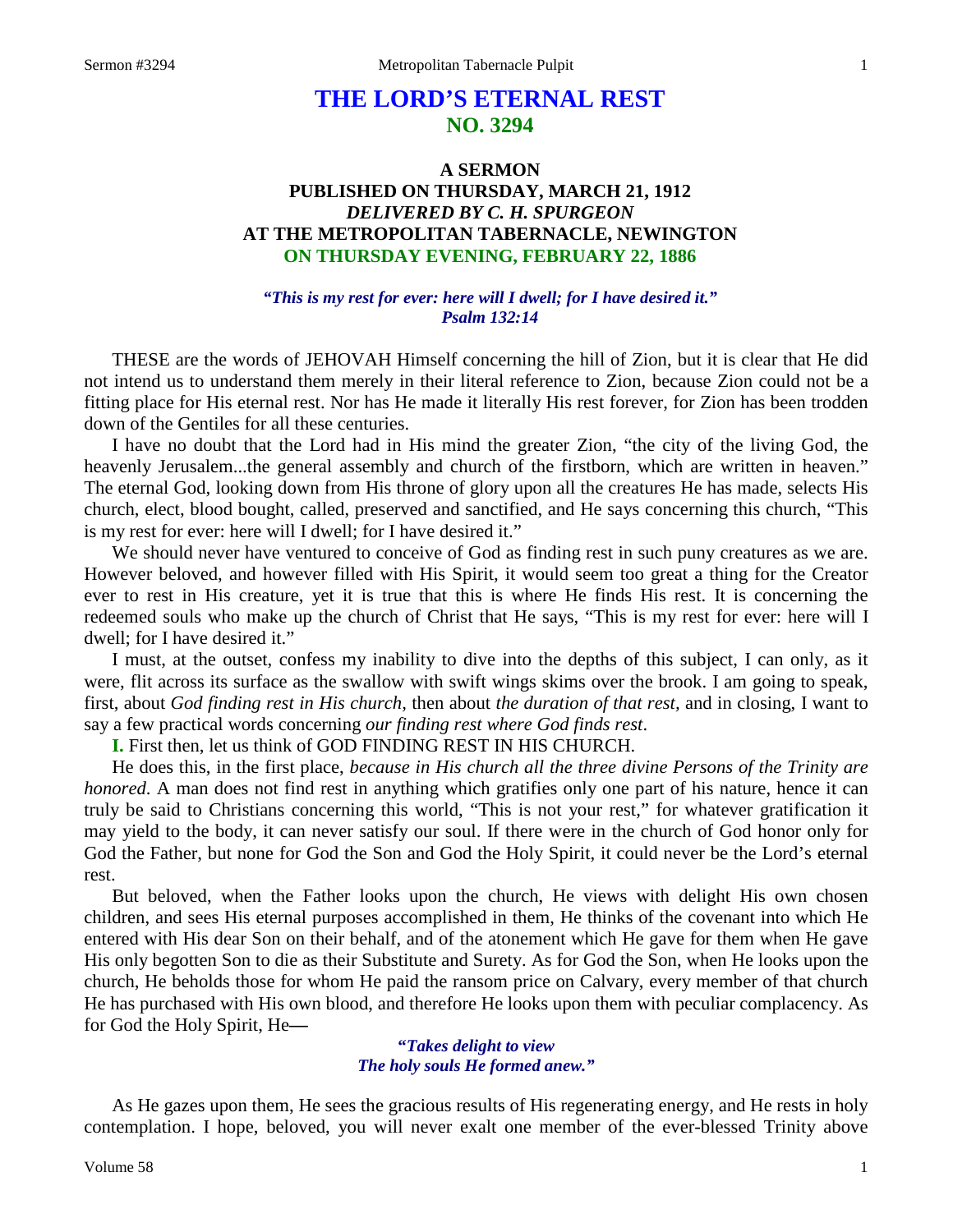either of the rest, it is quite a mistake to ascribe the work of salvation entirely to the Father, or to the Son, or to the Holy Spirit. In the new creation, it is most emphatically true that God said, "Let *us* make man in *our* image, after *our* likeness." The first creation was the work of Deity as a whole, and so is the new creation, and for both we may most justly sing—

#### *"Praise Father, Son, and Holy Ghost."*

All are equally concerned in perfecting the church, the true Zion, and therefore God, in the Trinity in Unity—Father, Son, and Spirit—says concerning the church, "This is my rest for ever: here will I dwell; for I have desired it."

> *"Arise, O King of grace, arise, And enter to Thy rest, Lo, Thy church waits with longing eyes, Thus to be own'd and blest.*

*Enter with all Thy glorious train, Thy Spirit and Thy Word; All that the ark did once contain Could no such grace afford."*

Just think for a minute or two what this rest of God is. Is it the entire cessation from toil? When we do nothing, but sit still in listless inactivity, that cessation from toil may yield us a measure of rest, but it is not rest of a kind that we could long love, certainly it is not such rest as we should wish to enjoy forever. We should be in a most restless state if we had nothing to do, we should soon be worn out with the weariness of living an aimless, purposeless life.

I believe the truest state of rest is when a man has just as much to do as he can perform with ease. If your mind does not think at all, it is in a state of coma, or in a sort of fainting fit, but when it is occupied with pleasing themes, not working out difficult problems, but meditating upon simple themes which you can easily understand, then it is at rest.

Perhaps you sit down quietly by the fire, and indulge in what we call day-dreams, your mind is active all the while, yet its activity does not prevent it from resting. Heaven is a place and state of perfect rest, yet it is not the rest of silence and stagnation. In one sense, they rest not day nor night, yet they serve God continually, and that is perfect rest.

It is in His church that God finds His rest, *for it is there that He finds work exactly adapted to His infinite capacities*. The blessedness of God must consist partly in His activity, what an active Being God is! There is not a cloud that flies across the sky of which He is not the pilot. How busily He worked in creating the heavens and the earth and all that they contain, yet He never rested in them, for the visible creation is too narrow a couch to provide a resting place for the Eternal.

But when He comes to the mightier work of redemption, and reveals the combined majesty of His justice and sublimity of His love in those whom He forms anew, then He is engaged in a task that occupies those attributes which He most delights to exercise, and therefore He says to His church, "This is my rest for ever: here will I dwell." When He made the earth, "the morning stars sang together, and all the sons of God shouted for joy," but you never read that God sang at the creation. It is when He is working in the higher sphere that He says to Zion, the church of His choice, "The LORD thy God in the midst of thee is mighty; he will save, he will rejoice over thee with joy; he will rest in his love, he will joy over thee with singing."

In the new creation He finds such rest as the old creation never could afford Him. We know so little of the infinite God that we must speak with due humility and reticence concerning these great mysteries, yet it seems to me that in the making of those who shall show forth His praise forever, He is doing a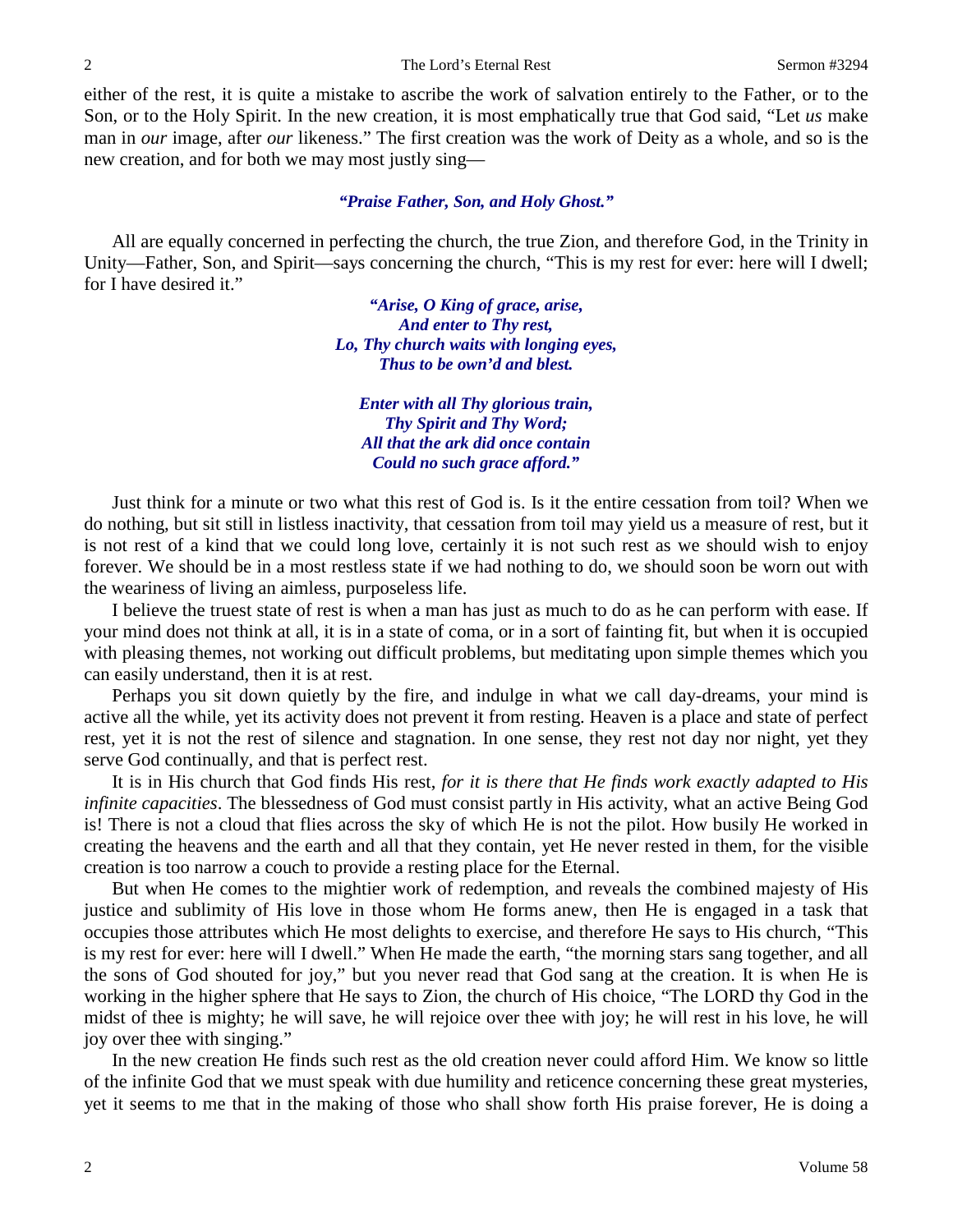work in which He specially delights, and in which He therefore rests and rejoices as He does in nothing else.

Further, He rests in His church *because He sees there His eternal purposes fulfilled*. Whenever a soul is saved, God sees there another of His divine decrees accomplished, and that affords His heart rest—to speak after the manner of men, and we cannot speak in any other way. As, one by one, those who were chosen by Him unto eternal life, those whom He gave in covenant to His Son, those who were redeemed by that Son's precious blood, are delivered from the Egyptian bondage of sin, conducted safely through the waste howling wilderness of this world, and carried across the Jordan of death into the Canaan of heavenly rest, God sees His eternal purposes fulfilled, and therein He finds most blessed rest.

When the entire church of God shall have been brought, safe and perfected, to His right hand in glory, then will He say, in the words of our text, "This is my rest for ever: here will I dwell; for I have desired it."

I must confess that I do not understand the condition of mind of those brethren who are not able to perceive in the Scriptures a clear revelation concerning the purposes of God in the salvation of His elect. It would be strange if the work of grace were left to chance.

An architect would not permit an important building like St. Paul's, for instance, to be erected according to the whims and fancies of the individual workers employed. He would not leave to the freewill of every laborer the decision as to where each pillar should be placed, or what stone and other materials should be used in the building, but he has everything done according to the plan that he designed before the work was commenced, and shall not the Most High, who is building a habitation for Himself, have it erected in harmony with the plan that He had prepared from all eternity?

I think, brethren, it is because God has planned what His church is to be, and because that plan will be exactly followed until the whole building is complete, that the Lord says concerning it, "This is my rest for ever: here will I dwell; for I have desired it."

Then, in the next place, have we not in the church of God *almighty energies rewarded?* God rested on the seventh day because creation's work was done, and God rests in His church in so far as it also is a finished work. Every soul saved by grace, every soul brought home to glory, is the result and the reward of almighty labor. He who spoke and it was done in the making of the material world made not His church so easily. It was with His word that He made this world, but it was the incarnate Word that was necessary to the new creation.

No blood needed to be spilt for the making of this earth in all its pristine beauty and glory, but the new heavens and the new earth could be cemented by nothing less than the product of almighty suffering. The church of God is a most wonderful fabric upon which not only have the purposes of God been exercised from all eternity, but "all the fullness of the Godhead bodily" has been at work to accomplish this marvel of marvels, which shall set all heaven ablaze with astonishment when it is at last complete and perfect.

For many centuries stroke upon stroke from God's hand and instruments has been telling upon the rough block of marble, and when the last touch shall have been given to it, and the work appears in all its glory and beauty before the eyes of God, He will rest, just as a skilled workman does in the successful accomplishment of some great task which he has undertaken, and which he regards as his masterpiece.

Best of all, however, is the next reason why God rests in His church, that is because *it is the reward of stupendous suffering.* We are told that "the LORD smelled a sweet savor" when Noah offered burnt offerings after he came out of the ark, the marginal reading is "a savor of rest," and when God is dealing with sinners now, He finds no savor of rest except in the sacrifice of His dear Son.

All the world over the spirit of justice flew in search of a righteous man, but the only result of that long search was the verdict, "There is none righteous, no, not one." Justice next looked to see if there was any helper who could deliver the guilty, but none could be found until she turned her eyes to the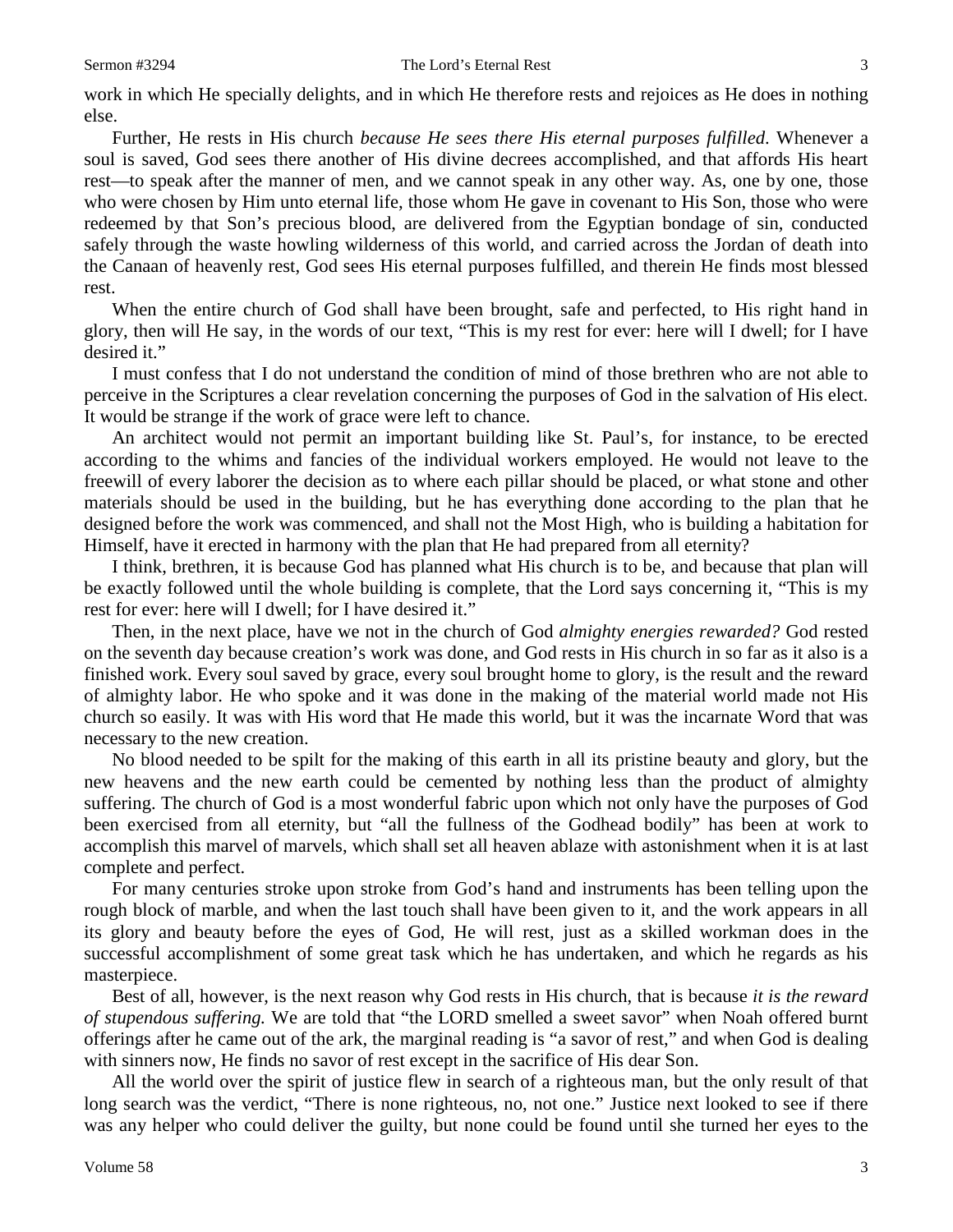cross where hung the Son of God in agonies extreme, and as she marked the falling blood, the bowed head, and the crown of thorns, and heard the voice that said, "It is finished," she rested, her long quest was over, for she had found the One who was Himself perfectly righteous, and who was therefore able to deliver the guilty by the full and complete atonement that He offered for their redemption.

The Son of God takes delight in His church because He sees that in her, all His pains and agonies have yielded to Him a glorious harvest, and God the Father, who smote His Son so heavily when He took the place of His sinful people, delights in His church because He sees in her a full reward for all that His well-beloved Son endured.

Then do you not think that God finds rest in His church *because of the relationships there developed?* Where do you find rest, dear friends? You not only rest in the garden which you have planted, and in the house which you have with a great effort bought, but your choicest rest is found with the children whom you so fondly love. There is no stranger in the family circle, the door is closed, the fire is burning brightly, and now is mother's time for rest, and father's time for joy, for there are only loved ones around the hearth.

The merchant comes home from the counting house where he has been on the watch all day lest he should be deceived and over reached, but he can come down from his watchtower now, for he has no fear of being deceived in the family circle. The judge has been sternly administering the law while he has been upon the bench, but He lays aside all his sternness when he takes off his robes of office, and gathers his children around him. The toiling laborer wipes the sweat from his brow, and gladly rests at home among those whom he loves.

"Perfect love casteth out fear," and fear is like a thorn in our nest, it prevents us from resting, but when "perfect love" comes, then we are perfectly at our ease. When you are at home, you may say what you will, and do what you please, there are none to slander and traduce you there. You do not say all you feel in the presence of your servants, they are faithful and true, but you do not tell them all that is in your heart, it is when you are among your children that you feel free and unrestrained.

So it is with God. Not even among the angels does God find His rest, bright and perfect beings though they are, they are but ministering spirits waiting in the great temple of God to render service to the saints, but here, where He sees His own likeness in every blood-bought soul, here where He sees those whom He has begotten again unto a lively hope by the resurrection of Jesus Christ from the dead, here it is that He feels at home, and finds His rest.

Do not think that I am speaking too boldly when I use the family metaphor to illustrate this great truth, for I am but following the example of our Lord Jesus Himself when He said, "If ye then, being evil, know how to give good gifts unto your children, how much more shall your Father which is in heaven give good things to them that ask Him?" He does rejoice over the son who was dead, and is alive again, who was lost, and is found, and because He is our Father, and we are His children, He says of us and of the whole company of His redeemed, "This is my rest for ever: here will I dwell; for I have desired it."

**II.** Now I am to speak briefly concerning THE DURATION OF GOD'S REST IN HIS CHURCH, "This is my rest for ever."

Then *this proves that there will always be a church of God*. There are certain persons who are constantly subject to great fear, and their fears make them quiver and shake, and then they imagine that God's church is quivering and shaking, which is a very different matter. They hold up their hands and cry, "Alas! Alas! the church is in danger!" Well, some particular church, designed by men, may be in danger, but I do not believe that the church of God is, or ever was, or ever will be in danger.

It is thought by some that Popery will swallow the church of Christ just as the whale swallowed Jonah, but if it should do so, the church would come back again as surely as Jonah was cast up upon the dry land. There is no sword fashioned that can smite the church of God, nor will there ever be one. There will be a church as long as there is a world, and when this world is burned up, the church shall shine more brightly than ever, and it shall keep on shining to all eternity, and be a rest for God forever.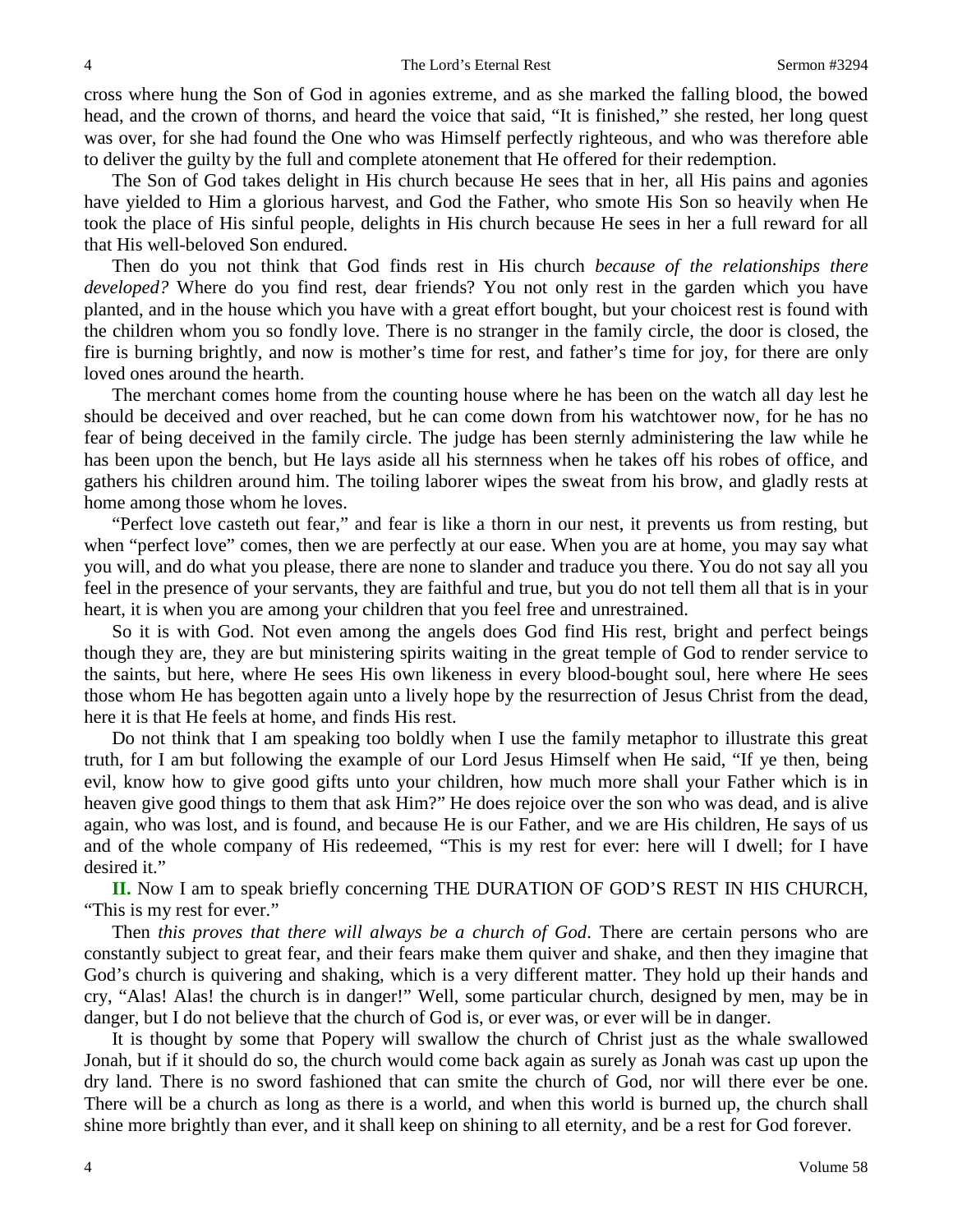*"Glorious things of thee are spoken, Zion, city of our God! He whose word cannot be broken, Form'd thee for His own abode:*

*On the Rock of Ages founded, What can shake thy sure repose? With salvation's walls surrounded, Thou may'st smile at all thy foes."*

Further, *there will always be a church with God in it, and such a church as God can rest in*. Some people think that there is no church of which they can comfortably be members, but dear friends, there is a church of which Jesus Christ is a member, for He is the Head of it, and if you cannot be members of any visible church, be not content unless you are members of that church in which God rests forever, for that is always a pure church.

You sometimes hear a great deal about apostolic succession, it is a gross lie as it is generally understood, but in itself it is a great truth. *The* apostolic succession may be very clearly traced through the Novatians, and Donatists, and Lollards, and Albigenses, and Waldenses, and Anabaptists, and Huguenots, right down to the Christians of various denominations that exist today. There is a true line that never entered the Stygian bog of Rome, a pure silver stream which has flowed down to us right from the times of the apostles.

There always has been a church in which God could dwell, and there always will be a church that shall be His dwelling place. You know that Christ prayed, "Holy Father, keep through thine own name those whom thou hast given me, that they may be one, as we are," and I do not believe that Christ prayed any prayer that will not be answered in due time.

More than that, I believe that the church of Christ is one now. "Oh, but!" says someone, "look at the many divisions and denominations that there are!" Yes, I know about them, but the only true unity is that of the spiritually quickened souls that form the mystical body of Christ. Whatever division there may be among them at present is only external, if we could see beneath the surface, and judge as God judges, we should perceive that in the truly vital matters, they are one.

Being one with Christ, they are also one with each other. We must look less and less to mere externals, and think more and more of that which is spiritual, for it is only in the invisible and spiritual church of Christ that God finds rest. I do not believe that He finds rest in the Baptist denomination, or in the Independent, or in the Church of England, as such, but He finds His rest in all the saved to whatever denomination they may belong. His rest is not in great human organizations, but in those whom His grace has called, who are already one in Christ Jesus.

Another inference that I draw from the text is that *the church of God will always be secure*. "Here will I dwell," saith the Lord, and there would be no rest for Him if the enemy could be continually scaling the ramparts, damaging the walls, and carrying away His people as captives. A king within his capital could not rest if one suburb after another fell into the hands of his foes. The rest of a shepherd would be effectually broken if he heard a lion scrunching the bones of any of his sheep, or if a wolf seized even one of the lambs of his flock.

When the Lord says, "This is my rest for ever," He seems to me to guarantee the eternal security of every soul that is in the true church of Christ. All who are in the church which Jesus bought with His precious blood must be perfectly safe forever.

> *"The soul that on Jesus hath lean'd for repose, He will not, He will not desert to His foes; That soul, though all hell should endeavor to shake, He'll never, no never, no never forsake!"*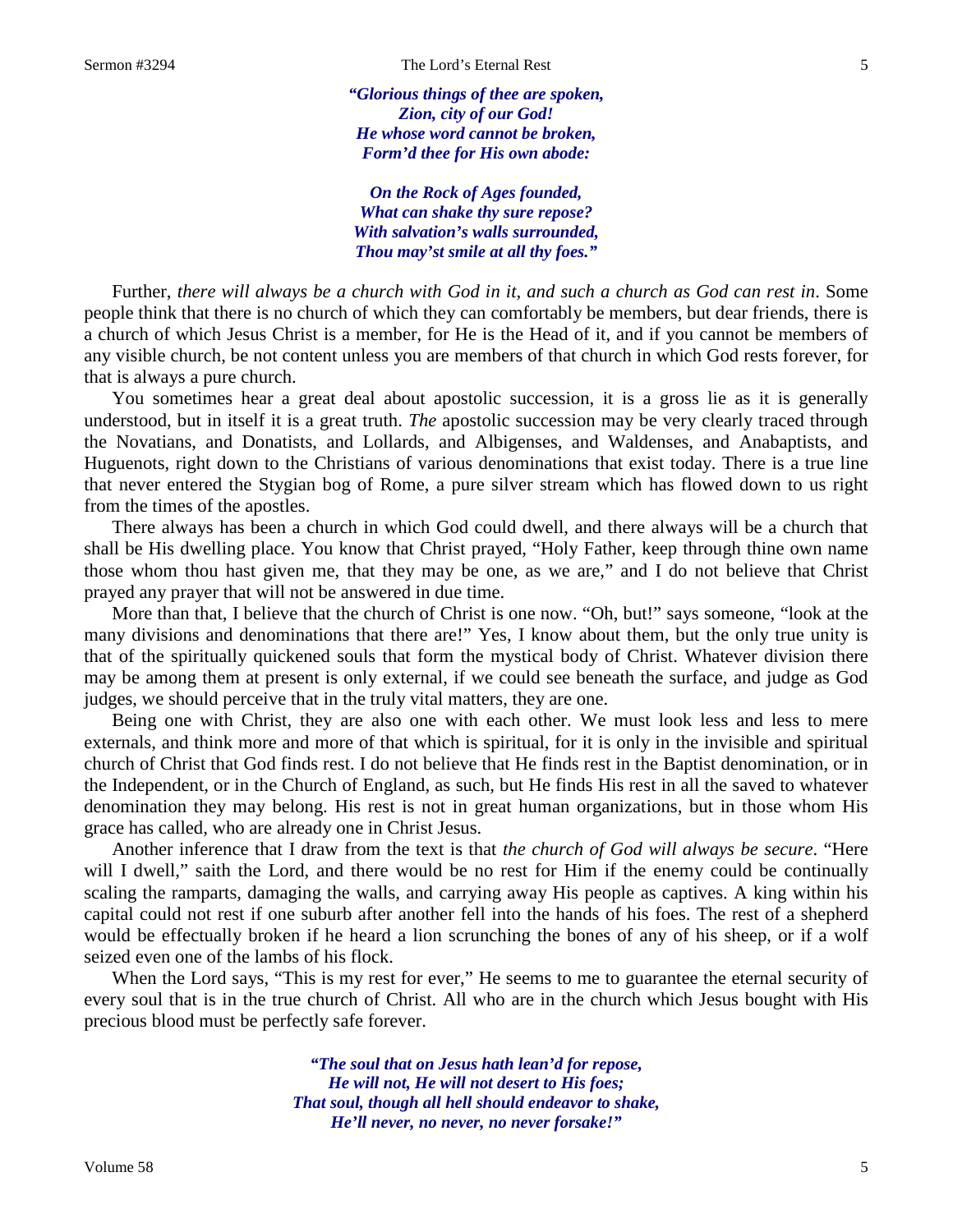There may be many in any part of the visible church who will perish, but there shall never be one who is truly a member of the church of the living God who shall be lost! I started a little, the other night, when a brother said that once we are brought into the church, we are safe forever, but when he went on to show that by the expression "the church" he meant what God means by those words, I fully agreed with him. This is the Zion of which JEHOVAH says, "This is my rest for ever: here will I dwell; for I have desired it," and it is His rest because He knows that all who are within it are safe forever. At the last, Jesus will be able to say to His Father, "Of all whom thou gavest me have I lost none."

I also infer from the text that *the whole church will be eternally glorified,* otherwise, God could not say of it, "This is my rest for ever." The living stones that are to form the "habitation of God through the Spirit," are being quarried, and fashioned, and polished here below, and one by one they are being transported to the holy hill above, and so "all the building fitly framed together groweth unto a holy temple in the Lord," and when it is complete, He will say, "Here will I dwell for ever." The eternal duration of the church's blessedness ought to be a theme of greater consideration and rejoicing than it is.

Think of it, beloved, that the great God will forever find His rest in you and in others like you who have been redeemed by the precious blood of His dear Son. Does not this make time seem a mere trifle, and earth but a tiny speck scarcely worthy of our notice? Then, as you are forever and ever to be the object of divine delight, cannot you see that you must always have been so? Oh, revel in this thought, that every blood bought soul shall eternally be the temple and abode of God Himself, and that all of them united in one shall be His rest forever!

**III.** Now we are to close with a few practical words concerning OUR FINDING REST WHERE GOD FINDS REST.

God finds His rest in His church, *is that where we find our rest?* I wonder how many here could truly repeat the language of Dr. Watts—

> *"Let others choose the sons of mirth To give a relish to their wine; I love the men of heavenly birth, Whose thoughts and language are divine.*

Do you, dear friends find rest in the company of God's chosen people? The ungodly do not. If some gracious person should go to their house, and begin talking about the mysteries of the cross, their impatient glances at the clock would soon show that such a theme was a weariness to them. When they go up to the place where God's people meet to worship Him, the shorter the service is the better they like it, and the reason is that they do not savingly know the Lord. A man without sight would not be likely to be very much charmed in a picture gallery, and a man who was stone-deaf would not be very delighted with the grandest oratorio that was ever performed.

In like manner, we cannot expect that those who have no spiritual sense can find delight in the company of God's people. But how different it is with the man who is really saved! He can say, with David, of the saints that are in the earth, that they are "the excellent, in whom is all my delight."

A good old saint, whom I went to see on her dying bed, said to me, "It always gives me comfort, sir, to think that God is not likely to send me to dwell with the wicked, for I never liked their society here. I believe He will let me go with my own company, and I have always kept company with His people since I have learned to know Him." I assured her that I believed it would be so.

It is a sign of grace when we find rest with those who are really spiritual because they are spiritual. You may love some saints of God, yet it may be no sign of grace on your part, there may be something specially lovable about them so that you cannot help loving them, or you may have received some temporal kindness from them, and therefore love them for purely natural reasons. But it is a very different matter when we can say with John—"We know that we have passed from death unto life,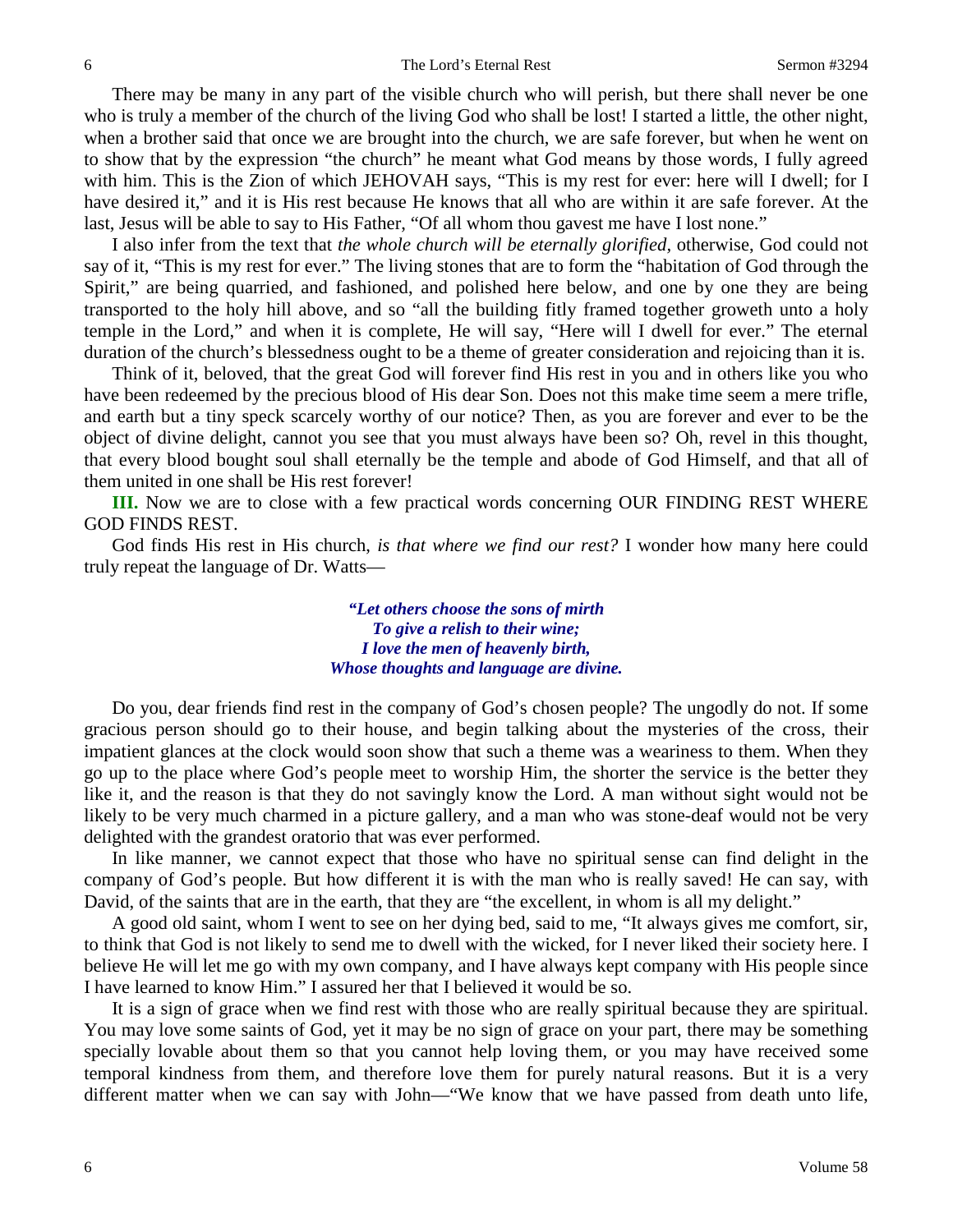because we love the brethren." Some of us can truthfully declare that our happiest hours are those that we spend with the saints of God, and we can fully sympathize with Dr. Watts when he says—

> *"My soul shall pray for Zion still, While life or breath remains; There my best friends, my kindred dwell, There God my Savior reigns.*

God says of His church, "This is my rest for ever," and we can say the same. I cannot say that concerning any visible church, I should not like to have to rest forever in any portion of the church on earth, but in union with the redeemed in glory, I can rest. When I think of Abraham, Isaac, and Jacob, when I read the lives of prophets and apostles, when I turn to more modern times, and think of Calvin, and Luther, and Zwingli, and Berridge, and Wesley, and Whitefield, and a host of others, I can say, "Ah, let me once get into their company, and then I shall feel, 'This is my rest for ever.' I do not want anything more than this except to be in the Master's own company." Oh, what rest it will be to be with Him! This is our rest even now—to be with Him, and to be forever with Him will be the perfection of rest.

> *"Let me be with Thee, where Thou art, My Savior, my eternal rest! Then only will this longing heart Be fully and for ever blest."*

Do you not think that Abel must have felt very strange when he went to heaven? How startled the angels must have been when they saw the first soul redeemed by blood in glory alone! I think they must have hushed their songs awhile to ask all about him. Here was a man come to sing in heaven, to chant before the eternal throne the praises of a sacrifice greater than any that he had offered.

Yes, but Abel could not have felt perfectly at rest, for Paul tells us that the church in heaven will not be made perfect without us. When another and yet another joined Abel in heaven, I think it must have increased his happiness, and now, as others keep on going home, the glorified saints welcome them with exceeding joy, for they all feel that their bliss will not be perfect until every redeemed soul is gathered there with them, and the whole of the shining ranks are filled. Then, when all shall be there, each one of them will say, as God Himself now says, "This is my rest for ever: here will I dwell; for I have desired it."

I wonder if there are any here who will never find rest in the church of the firstborn which are written in heaven. If you want to get into the church of God, do you know the way to get in? You say, "I must come before the elders." No, no, that is the way to get into our church here, but not into the invisible church above. "Well, then, I must be baptized." No, that is the ordinance for you after you have entered the church of God. "Well, then, how am I to get in?" He whose hand was pierced says, "I am the door: by me if any man enter in, he shall be saved, and shall go in and out, and find pasture."

The only door [See sermon #3287, The Only Door] to the church of God is Jesus Christ. Trust to His precious blood sprinkled upon the altar to give you access to and acceptance with God, and having that blood sprinkled upon yourself you may venture to draw nigh even to the Eternal, for you shall be "accepted in the Beloved." God grant that it may be so, for Jesus sake! Amen.

## **EXPOSITION BY C. H. SPURGEON**

# *PSALM 132*

## *A Song of Degrees*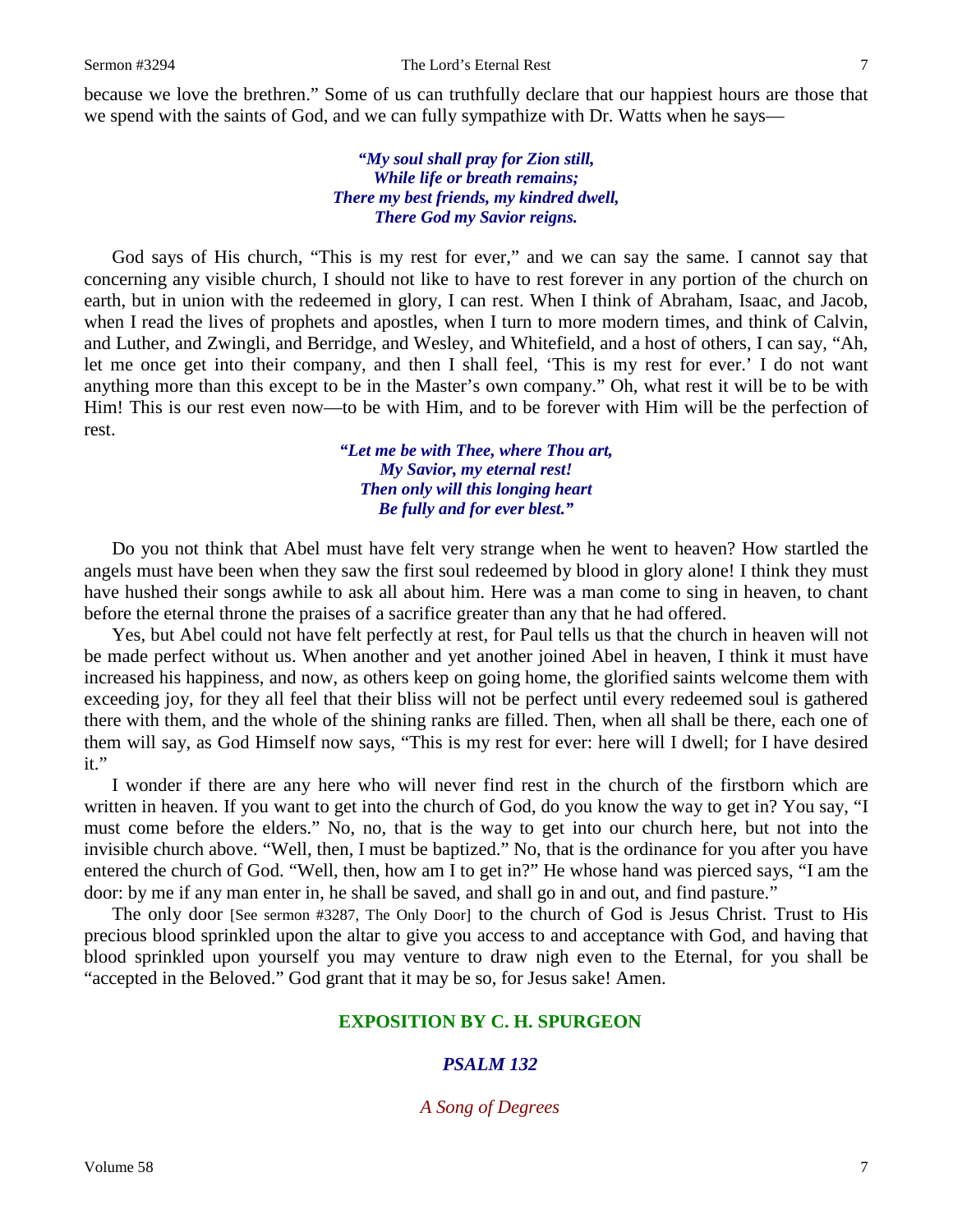# **Verse 1.** *LORD, remember David, and all his afflictions:*

God had entered into an everlasting covenant with David, "ordered in all things and sure," and in this psalm either David himself or some of his people or descendants pleaded that covenant in time of affliction and trial, "LORD, remember David, and all his afflictions." The Lord would not forget either David or his people, yet it pleased Him for them to come before Him in prayer, and to remind Him of the covenant that He had made with His servant.

Using this prayer in a Gospel sense, we bow before the Lord and cry, "Lord, remember Jesus, the Son of David, and all His afflictions, remember all that He endured as His people's Substitute, and have pity upon us for His sake, as we plead that eternal covenant which You have made with Him on our behalf." That ancient covenant was made with David, and the far more ancient covenant of grace was made with "great David's greater Son," our Lord and Savior, Jesus Christ.

**2-5.** *How he sware unto the LORD, and vowed unto the mighty God of Jacob; surely I will not come into the tabernacle of my house, nor up into my bed; I will not give sleep to mine eyes, or slumber to mine eyelids, until I find out a place for the LORD, an habitation for the mighty God of Jacob.*

David remembered that he had built himself a palace, but he wished even more ardently to build a palace for his God, a house for the celebration of His worship, "an habitation for the mighty God of Jacob." But where can a worthy house be built for God? Where can there be made a fit dwelling place for the Most High? He fills all things, yet all things cannot contain Him. There is but one dwelling place of God, it is in Christ Jesus, for "in him dwelleth all the fullness of the Godhead bodily." Oh! how we ought to thank God that He has provided Himself a fitting dwelling place in the person of His dear Son, in whom all believers also are built together for a habitation of God through the Spirit.

As for the ark of the covenant, it had long ago in David's day dwelt in obscurity.

**6.** *Lo, we heard of it at Ephratah: we found it in the fields of the wood.* [See sermon #2590, Hearing, Seeking, Finding].

God is willing to dwell in the woods. Many a time He does so. In many a cottage far removed from the haunts of men, God is found, and to many a backwoodsman God is as near as He is to those who worship Him in temple or cathedral. "We found it in the fields of the wood."

**7.** *We will go into his tabernacles: we will worship at his footstool.*

This psalm is called "A Song of degrees." Notice the steps here described. We heard of it, we found it, we will go into it, we will worship in it. It is a good thing when, in our prayers and praises, we ascend step by step—not on the stepping stones of our dead selves, which are pieces of rubbish—but by the living stepping stones upon which the ever-living Spirit helps us to rise tier above tier, His own almighty hand helping us continually to rise higher and higher.

**8.** *Arise, O LORD into thy rest; thou, and the ark of thy strength.*

Let us pray that the Lord may constantly find rest in the midst of His people. He finds rest in them because they are one with His well-beloved Son. Come, Lord, at this moment, and take Your rest in the midst of this assembly, and make us all rest in You.

**9.** *Let thy priests be clothed with righteousness;*

This is the best robe for all God's holy ones, who are priests and kings unto Him, this is better than snow white linen or robes decked with crimson and gold.

# **9.** *And let thy saints shout for joy.*

The worship of God should be very gladsome and even demonstrative. We may shout. Sometimes the overflowings of joy demand more than ordinary expression, therefore we pray, "Let thy holy ones shout for joy."

### **10.** *For thy servant David's sake turn not away the face of thine anointed.*

Much more may we ask this for our Lord Jesus Christ's sake. O God, remember Your Son, our Lord and our King, and for His sake look in love and pity upon us today!